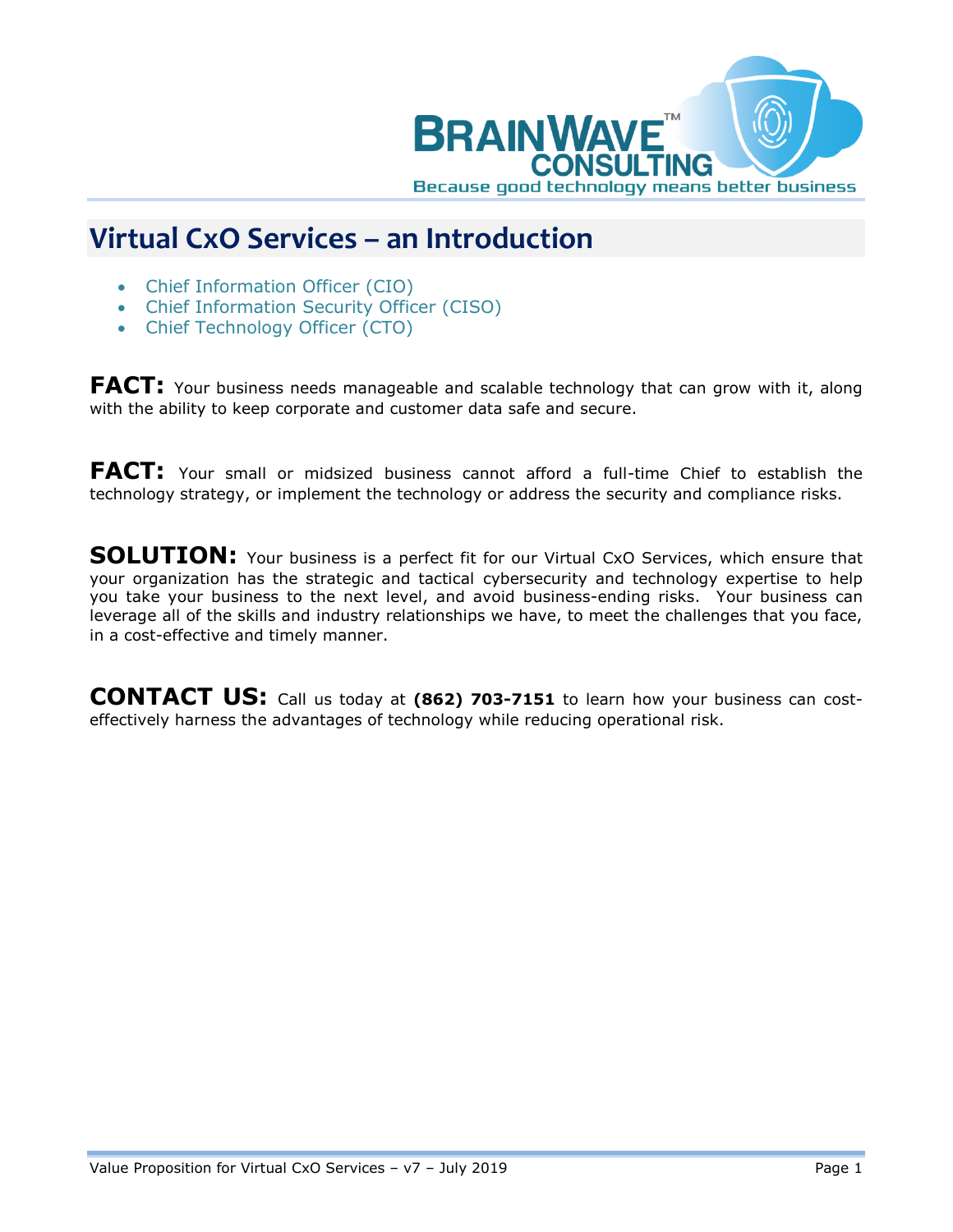

## **Virtual CxO Services – The Value Proposition**

**NEED:** Design, build, and maintain secure technology infrastructure for business growth.

**CHALLENGE:** Today's ever-changing technology landscape, increasing compliance requirements, and growing information security risks are creating critical challenges for businesses of all sizes. Due to financial and staffing constraints, organizations in the SMB market are at an even greater disadvantage to identify and implement the right technologies for their businesses, or obtain strategic consulting in a cost-effective way.

Chief Technology (CTO), Information (CIO) and Information Security (CISO) officers are entrusted with the responsibility for managing an organization's technology (infrastructure and/or applications), information and overall risk. Of course, most small businesses (and even some mid-sized businesses) are not able to employ a full-time CTO, CIO or CISO of their very own. Fewer still, are able to have more than one of these roles at a time.

**SOLUTION:** Introducing **Virtual CxO Services** from **BrainWave Consulting Company, L.L.C.**, an independent consultancy delivering world-class technology-based business solutions for the SMB/SME market, specializing in cybersecurity and IT operations.

**RESULT**: Business and technology leaders in the SMB market now have access to the same caliber of planning, processes, people and technology that drive the success of large enterprise organizations – at a fraction of the cost. This allows them to perform the following:

- assessment of technology operations, information security, staff sourcing strategy, and costs
- **I** identification of technology-based business risks, and development of remediation plans
- development of policies and procedures for operational discipline and efficiency relevant to SMB

**VALUE**: Organizations in the SMB/SME market face the same challenges as large enterprises do, but typically lack access to proven technology and staffing. Employing extensive experience and strong industry relationships, **BrainWave Consulting Company, L.L.C.** works with business owners and IT leaders to help them establish an effective technology and information security strategy, ensure alignment between IT and the business, effectively manage change, identify and mitigate security risks, streamline IT operations, design and implement scalable platforms and deliver robust business solutions that facilitate sustained business growth. We provide our clients with the necessary skills, experience, guidance and other resources that allow them to costeffectively implement critical solutions and services that would otherwise be out of their reach.

By keeping organizations focused on the four pillars of successful operation, we help to ensure that they are able to maximize their investments, while controlling costs:

- **Planning**: Identifying not only current needs, but anticipating and preparing for future needs in a way that minimizes costs and risks, and enhances flexibility and alignment.
- **People**: The right people, with the right skills, in the right place employees and partners aligned to the current and future needs of the organization.
- **Processes**: Implementation of effective processes and controls in support of efficient operations, information security, software development, and regulatory compliance objectives
- **Tools**: Design, deployment and maintenance of robust, secure, and scalable technology infrastructure and software applications which can flexibly support ever-changing business needs